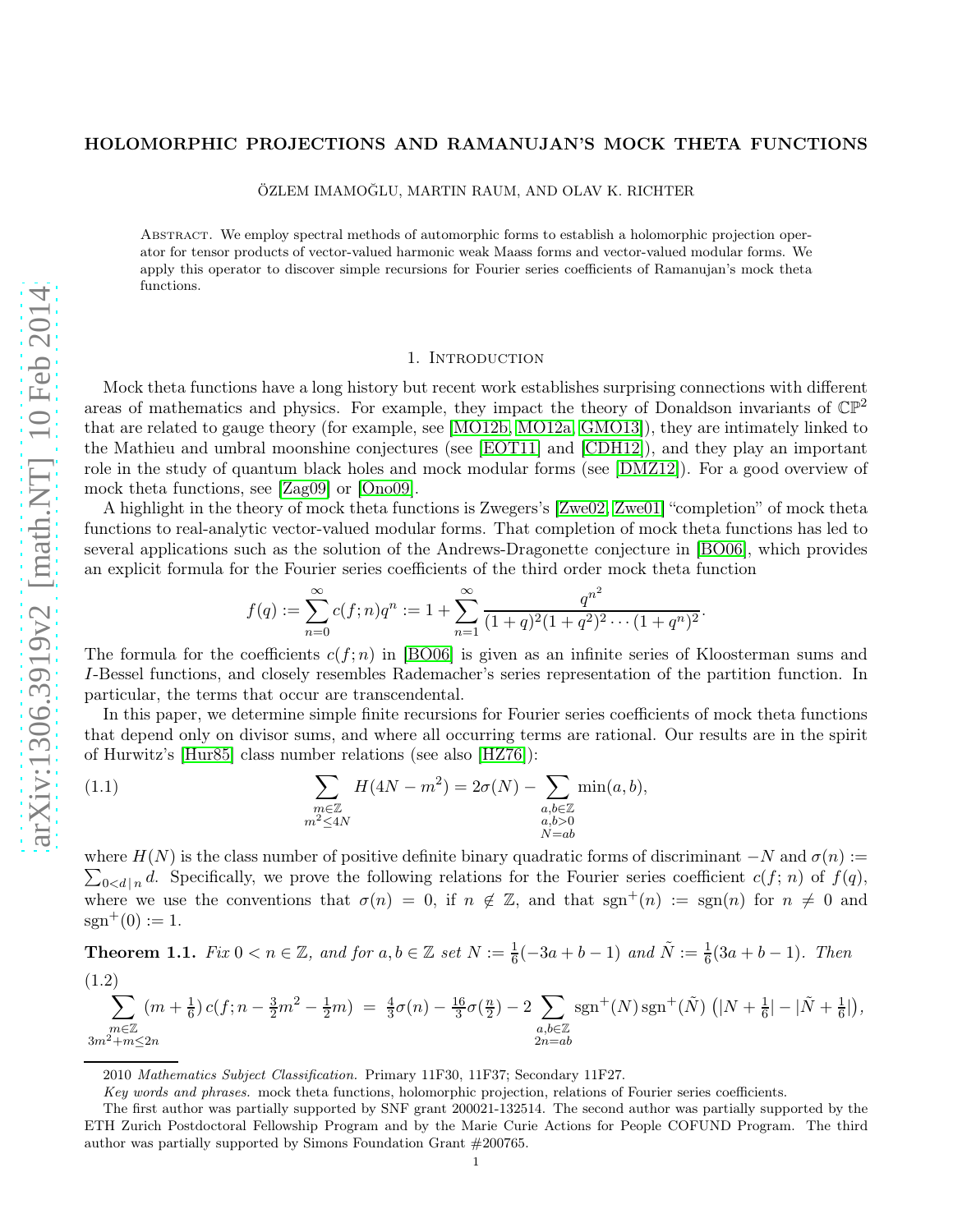where the sum on the right hand side runs over a, b for which  $N, \tilde{N} \in \mathbb{Z}$ .

In Theorem [4.6](#page-8-0) we give a similar formula if  $n \in \frac{1}{2}$  $\frac{1}{2}\mathbb{Z}$  and also relations for the Fourier series coefficients of the mock theta function  $\omega(q)$ .

**Example 1.2.** Observe that all sums in Theorems [1.1](#page-0-0) and [4.6](#page-8-0) are finite, and that only a few terms are needed to find the actual Fourier series coefficients of f. For example, [\(1.2\)](#page-0-1) implies that

$$
-\frac{5}{6}c(f; 0) + \frac{1}{6}c(f; 1)
$$
  
=  $\frac{4}{3}\sigma(1) - \frac{16}{3}\sigma(\frac{1}{2}) - 2\left(\text{sgn}^+(-1)\text{sgn}^+(1)(|-1+\frac{1}{6}|-|1+\frac{1}{6}|) + \text{sgn}^+(0)\text{sgn}^+(-1)(|0+\frac{1}{6}|-|-1+\frac{1}{6}|)\right)$ ,  
showing that  $c(f; 1) = 1$  (using that  $c(f; 0) = 1$ ).

- Remarks 1.3. (i) Jeremy Lovejoy pointed out to us that simple finite recursions for Fourier series coefficients of mock theta functions that depend only on divisor sums can sometimes also be furnished by Appell sums, since these are typically expressible in terms of divisors. However, it is not clear if Theorems [1.1](#page-0-0) and [4.6](#page-8-0) could be obtained using this idea.
	- (ii) Let  $1 < M$  be an odd integer. Ken Ono indicated to us that Theorem [1.1](#page-0-0) implies that

(1.3) 
$$
\#\{n < X \,:\, c(f; n) \not\equiv 0 \pmod{M}\} \gg \frac{\sqrt{X}}{\log X}.
$$

The case  $M = 2$ , which we have excluded, can be deduced from work of [\[BYZ04\]](#page-9-13). Scott Ahlgren mentioned to us that it could also be derived from  $[NRS98]$ , since  $f(q)$  is congruent modulo 2 to the generating function for the partition function. For odd M, one can apply Theorem [1.1](#page-0-0) as follows: If  $n \geq 7$  is prime, then it is easy to verify that the right hand side of  $(1.2)$  equals  $\frac{4}{3}(n+4)$ . With the help of Dirichlet's prime number theorem one finds that asymptotically  $(1 - \phi(M)^{-1}) X / \log X$ primes  $n < X$  give a non-vanishing right hand side of [\(1.2\)](#page-0-1), where  $\phi$  is the Euler  $\phi$ -function. At most  $\sqrt{X}$  of such primes are contained in the progression  $n - \frac{3}{2}m^2 - \frac{1}{2}m$ , which yields the desired bound.

The proofs of Theorems [1.1](#page-0-0) and [4.6](#page-8-0) are based on Zwegers's idea of using holomorphic projection of scalar-valued functions to study mock modular forms (see [\[ARZ13\]](#page-9-15) for another application of this idea). We start by extending the concept of holomorphic projection to tensor products of vector-valued harmonic weak Maass forms of weight k and vector-valued modular forms of weight  $l$  (see Theorems [3.3](#page-3-0) and [3.5\)](#page-5-0), where  $k + l \geq 2$ . The case  $k + l = 2$  is subtle and features vector-valued quasimodular forms. Our proof relies on the spectral theory of automorphic forms, and is quite different from the proof of the scalar-valued case in [\[GZ86\]](#page-9-16). We apply our results to the mock theta functions  $f(q)$  and  $\omega(q)$  (in which case  $k=\frac{1}{2}$ )  $\frac{1}{2}$  and  $l = \frac{3}{2}$ ) to obtain the explicit recursions for their Fourier series coefficients in Theorems [1.1](#page-0-0) and [4.6.](#page-8-0)

Finally, as already hinted by the similarity of the relations in [\(1.1\)](#page-0-2) and [\(1.2\)](#page-0-1), our method also allows one to recover the Hurwitz class number relations in [\(1.1\)](#page-0-2). It is conceivable that the method applies to even further classes of automorphic forms, but in this paper we only focus on Ramanujan's mock theta functions.

Acknowledgments: We thank Scott Ahlgren, Jeremy Lovejoy, René Olivetto, and Ken Ono for many helpful comments on an earlier version of this paper.

# 2. The metaplectic cover and quasimodular Forms

We briefly introduce some standard notation needed for the definition of vector-valued automorphic forms. Let  $\zeta_r := e^{\frac{2\pi i}{r}}$ ,  $\mathbb{H} := \{ \tau = x + iy \in \mathbb{C} : y > 0 \}$  be the Poincaré upper half plane, and  $q := e^{2\pi i \tau}$ . The Fourier series coefficients of a periodic function F on  $\mathbb H$  are always denoted by  $c(F; n; y)$ . If this coefficient is constant, then we suppress the dependence on y, and write  $c(F; n)$ . Recall that the metaplectic cover  $\text{Mp}_2(\mathbb{Z})$  of  $\text{SL}_2(\mathbb{Z})$  is the group of pairs  $(g,\omega)$ , where  $g = \begin{pmatrix} a & b \\ c & d \end{pmatrix} \in \text{SL}_2(\mathbb{Z})$  and  $\omega : \mathbb{H} \to \mathbb{C}$ ,  $\tau \mapsto \sqrt{c\tau + d}$ for a holomorphic choice of the square root, with group law  $(g_1, \omega_1)(g_2, \omega_2) := (g_1g_2, (\omega_1 \circ g_2) \cdot \omega_2)$ . We usually write  $\gamma$  for elements in  $Mp_2(\mathbb{Z})$ . Standard generators of  $Mp_2(\mathbb{Z})$  are

$$
T := \left( \begin{smallmatrix} 1 & 1 \\ 0 & 1 \end{smallmatrix} \right), 1 \right) \quad \text{and} \quad S := \left( \begin{smallmatrix} 0 & -1 \\ 1 & 0 \end{smallmatrix} \right), \sqrt{\tau} \right),
$$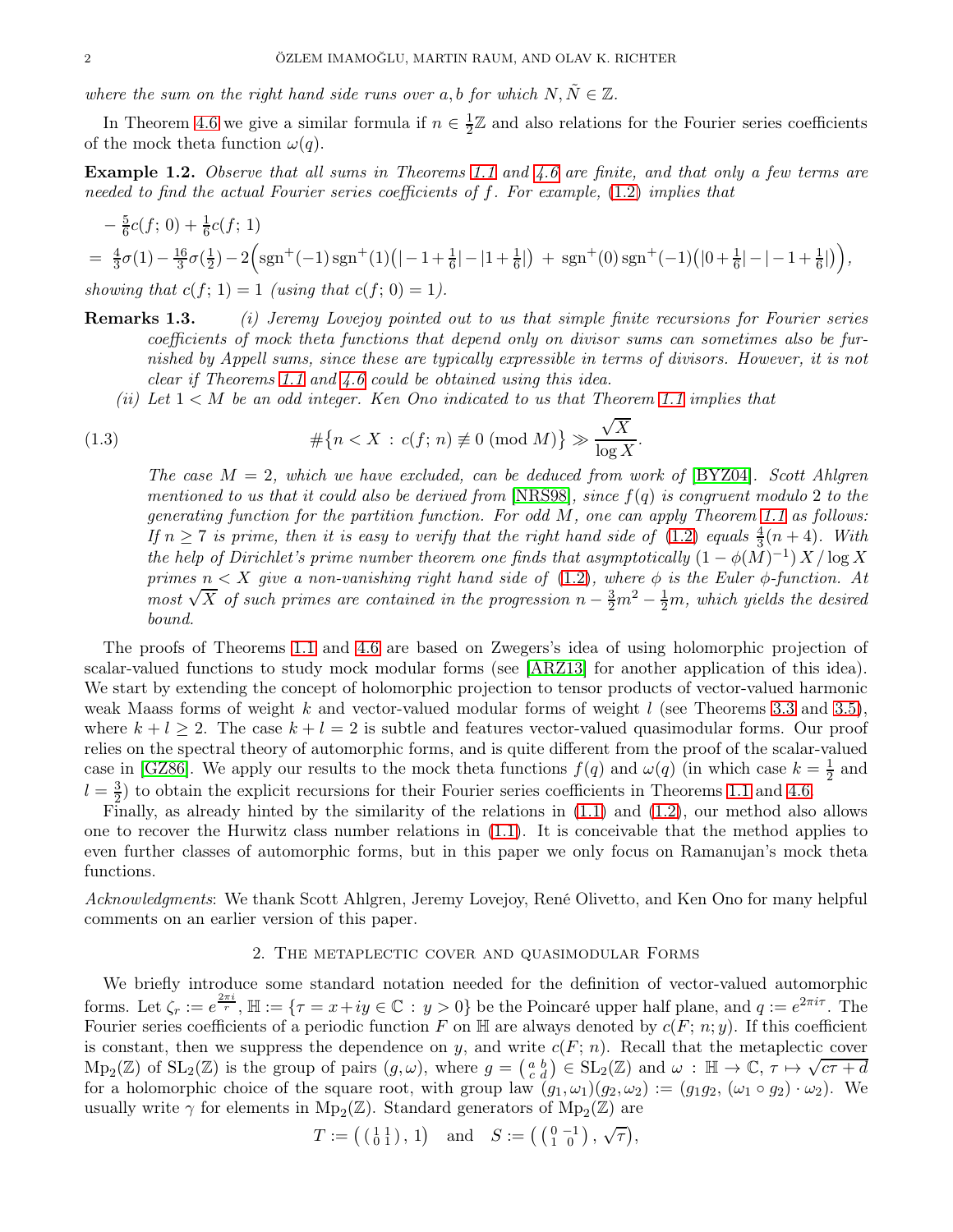where  $\sqrt{\tau}$  is the principle branch mapping *i* to  $\zeta_8$ .

Throughout this paper,  $\rho$  denotes a finite dimensional, unitary representation of  $Mp_2(\mathbb{Z})$ . If  $\pm \rho(S)^2$  is the identity, then  $\rho$  factors through  $SL_2(\mathbb{Z})$ . Let  $V(\rho)$  be the representation space of  $\rho$ , and  $\langle \cdot, \cdot \rangle_{\rho}$  be the scalar product for which  $\rho$  is unitary. For fixed half-integer k and for all  $\gamma = \left(\begin{pmatrix} a & b \\ c & d \end{pmatrix}, \sqrt{c\tau + d} \right) \in \text{Mp}_2(\mathbb{Z})$ define the weight k slash operator of type  $\rho$  on functions  $F : \mathbb{H} \to V(\rho)$ :

$$
(F|_{k,\rho}\gamma)(\tau) := \rho(\gamma)^{-1} \left(\sqrt{c\tau+d}\right)^{-2k} F\left(\frac{a\tau+b}{c\tau+d}\right).
$$

The space  $M_k(\rho)$  of modular forms of weight k and type  $\rho$  consists of  $|_{k,\rho}$  invariant and holomorphic functions  $\mathbb{H} \to V(\rho)$  that are bounded at infinity. Quasimodular forms are important generalizations of modular forms that were introduced in [\[KZ95\]](#page-9-17). A crucial example is the weight 2 Eisenstein series

<span id="page-2-2"></span>(2.1) 
$$
E_2(\tau) := 1 - 24 \sum_{n=1}^{\infty} \sigma(n) q^n,
$$

whose completion  $E_2^*(\tau) := E_2(\tau) - \frac{3}{\pi y}$  is a real-analytic modular form of weight 2. We now extend the definition in [\[KZ95\]](#page-9-17) to the case of vector-valued forms.

<span id="page-2-0"></span>**Definition 2.1.** Let  $F : \mathbb{H} \to V(\rho)$  be a holomorphic function. Then F is a quasimodular form of weight k and type  $\rho$ , if there is a finite collection  $F_n : \mathbb{H} \to V(\rho)$   $(0 < n \in \mathbb{Z})$  of holomorphic functions such that the following holds:

(i)  $(F + \sum_n y^{-n} F_n)|_{k,\rho} \gamma = (F + \sum_n y^{-n} F_n)$  for all  $\gamma \in \text{Mp}_2(\mathbb{Z})$ . (ii)  $F(\tau) = O(1)$  and  $F_n(\tau) = O(1)$  for all n as  $y \to \infty$ .

Let  $M_k(\rho)$  be the space of quasimodular forms of weight k and type  $\rho$ .

The maximal n with  $F_n \neq 0$  in Definition [2.1](#page-2-0) is called the depth of F. One can show that for this choice of n,  $F_n$  is a modular form of weight  $k - 2n$ , so that the depth is bounded for fixed k. We conclude this section with two propositions on quasimodular forms of weight 2.

<span id="page-2-3"></span>**Proposition 2.2.** Suppose that  $\rho$  is irreducible. If  $\rho$  is the trivial representation, then  $\mathbf{M}_2(\rho) = \langle E_2 \rangle$ . Otherwise,  $M_2(\rho) = M_2(\rho)$ .

*Proof.* The first part was proved in [\[KZ95\]](#page-9-17). Suppose that  $\rho$  is a not the trivial representation. Let  $F \in M_2(\rho)$ and consider its completion  $F^*(\tau) = F(\tau) + y^{-1}F_2(\tau) \in M_2(\rho)$ . Then  $F_2 \in M_0(\rho)$ , and  $F_2 = 0$ , since  $\rho$  is non-trivial. Hence  $F^* = F \in M_2(\rho)$ .

For any vector space V, we write  $\mathbb{P}(V) := (V \setminus \{0\}) / \mathbb{C}^{\times}$  for its projectivization. We call  $w \in \mathbb{P}(V(\rho))$  a cusp of  $\rho$ , if any lift of w to  $V(\rho)$  is a fixed vector of  $\rho(T)$ .

<span id="page-2-1"></span>**Proposition 2.3.** Suppose that  $\rho$  is non-trivial and irreducible. If  $\rho\left(\begin{pmatrix} -1 & 0 \\ 0 & -1 \end{pmatrix}\right)$  is the identity, then for each cusp  $w \in \mathbb{P}(V(\rho))$  of  $\rho$ , there is an Eisenstein series  $E_{2,\rho,w} \in M_2(\rho)$  with  $\langle c(E_{2,\rho,w}; 0), w \rangle_{\rho} \neq 0$  and  $\langle c(E|_{2,\rho,w}; 0), w' \rangle_{\rho} = 0$  for all  $w' \in \mathbb{P}(V(\rho))$  with  $\langle w, w' \rangle_{\rho} = 0$ .

*Proof.* We employ "Hecke's trick" to construct a quasimodular form  $E_{2;\rho,w}$  with constant coefficient  $w +$  $O(y^{-1})$ . This will yield the desired result, since  $\widetilde{M}_2(\rho) = M_2(\rho)$ . More precisely, set

$$
E_{2,\epsilon;\rho,w}:=\sum_{\gamma\in\Gamma_\infty\backslash\mathrm{SL}_2(\mathbb{Z})}|c\tau+d|^{-2\epsilon}\left.w\right|_{2,\rho}\gamma,
$$

and  $E_{2,\rho,w} := \lim_{\epsilon \to 0} E_{2,\epsilon,\rho,w}$ . It is easy to see that the Fourier series expansion of  $E_{2,\epsilon,\rho,w}$  is given by

$$
w+2\sum_{\substack{c>0\\d\,(\text{mod }c)^\times}}c^{-2}\sum_{\alpha\in\mathbb{Z}}|\tau+\tfrac{d}{c}+\alpha|^{-2\epsilon}\,(\tau+\tfrac{d}{c}+\alpha)^{-2}\,\,\rho\big(\left(\begin{smallmatrix} * & * \\ c & d \end{smallmatrix}\right)\big)w.
$$

Consider the Fourier series expansion of the inner sum over  $\alpha$ . As in the classical case, one finds that it converges and decays as  $y \to \infty$ . Thus, its Fourier series expansion contains neither the M-Whittaker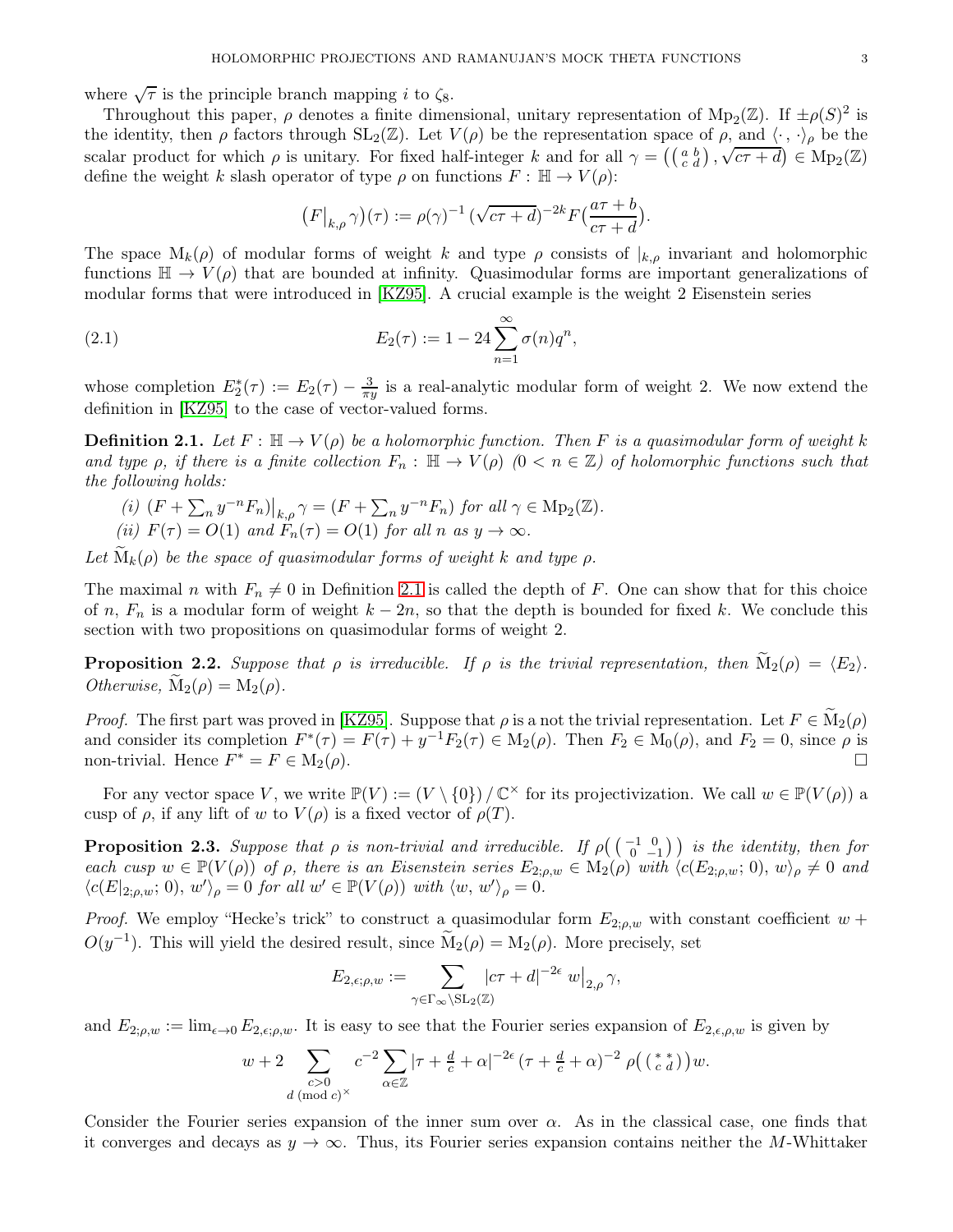function nor the function  $\tau \to y^{2\epsilon}$ , and is of the form  $w_c' y^{-1-2\epsilon} + O(e^{-\delta y})$  for some  $\delta > 0$  and  $w_c' \in V(\rho)$ . Performing the limit  $\epsilon \to 0$  shows that

$$
E_{2;\rho,w}(\tau) = w + w'y^{-1} + O(e^{-2\pi y})
$$

for some  $w' \in V(\rho)$ , and  $E_{2;\rho,w} \in \widetilde{M}_2(\rho)$ . This completes the proof.

### 3. Holomophic projections

The classical holomorphic projection operator maps continuous functions with certain growth and modular behavior to holomorphic modular forms (for example, see [\[Stu80\]](#page-9-18) and [\[GZ86\]](#page-9-16)). In this Section, we extend the holomorphic projection operator to vector-valued forms.

<span id="page-3-1"></span>**Definition 3.1.** Let V be a (finite dimensional) complex vector space. Suppose that  $F : \mathbb{H} \to V$  is continuous with Fourier expansion

$$
F(\tau) = \sum_{m \in \mathbb{Q}} c(F; m; y) q^m,
$$

and assume that F satisfies:

1)  $F(\tau) = c_0 + O(y^{-\epsilon})$  for some  $\epsilon > 0$ ,  $c_0 \in V$ , and as  $y \to \infty$ . 2)  $c(F; m; y) = O(y^{2-k})$  as  $y \to 0$  for all  $m > 0$ . Define

$$
(3.1) \ \pi_{hol}(F) := \pi_{hol}^{(k)}(F) := c_0 + \sum_{0 < m \in \mathbb{Q}} c(m)q^m, \ \ with \quad c(m) := \frac{(4\pi m)^{k-1}}{\Gamma(k-1)} \int_0^\infty c(F; m; y) \, e^{-4\pi my} y^{k-2} \, dy,
$$

where  $\Gamma$  is the Gamma-function.

Exactly as in the scalar-valued case,  $\pi_{hol}$  preserves holomorphic functions that satisfy the conditions 1) and 2) in Definition [3.1.](#page-3-1)

**Proposition 3.2.** Let V be a (finite dimensional) complex vector space. Suppose that  $F : \mathbb{H} \to V$  is holomorphic with Fourier expansion

$$
F(\tau) = \sum_{0 \le m \in \mathbb{Q}} c(F; m) q^m.
$$

Then  $\pi_{hol}^{(k)}(F) = F$ .

*Proof.* The Fourier series coefficients  $c(F; m; y)$  of F in Definition [3.1](#page-3-1) are constants in V, and the claim follows immediately from the integral representation

$$
\int_0^\infty e^{-4\pi my} y^{k-2} dy = (4\pi m)^{1-k} \Gamma(k-1).
$$

The next theorem on holomorphic projections generalizes Proposition 5.1 on page 288 and Proposition 6.2 on page 295 of [\[GZ86\]](#page-9-16) to vector-valued modular forms of weight k. The case  $k = 2$  is delicate. The proofs in [\[GZ86\]](#page-9-16) rely on Poincaré series (and "Hecke's trick" if  $k = 2$ ), while our proof is based on spectral methods.

<span id="page-3-0"></span>Theorem 3.3.  $Fix\ 2\leq k\in\frac{1}{2}$  $\frac{1}{2}\mathbb{Z}$  and a representation  $\rho$  of  $Mp_2(\mathbb{Z})$ . Let  $F : \mathbb{H} \to V(\rho)$  be a continuous function which satisfies

- (i)  $F|_{k,\rho} \gamma = F$  for all  $\gamma \in \text{Mp}_2(\mathbb{Z})$ .
- (ii)  $F(\tau) = c_0 + O(y^{-\epsilon})$  for some  $\epsilon > 0$ ,  $c_0 \in V(\rho)$ , and as  $y \to \infty$ .

If 
$$
k > 2
$$
, then  $\pi_{hol}(F) \in M_k(\rho)$ , and if  $k = 2$ , then  $\pi_{hol}(F) \in M_2(\rho)$ .

*Proof.* By decomposing  $\rho$  into a direct sum of irreducible representations, we assume without loss of generality that  $\rho$  is irreducible. Moreover, we may (and do) assume that  $c_0 = 0$ , i.e.,  $F = O(y^{-\epsilon})$  as  $y \to \infty$ : If ρ is trivial, then replace F by  $F - c_0 E_2^*$ . If ρ is not trivial, then replace F by  $F - E_{c_0}$ , where  $E_{c_0}$  is an Eisenstein series whose constant coefficient equals  $c_0$ , which exists by Proposition [2.3.](#page-2-1)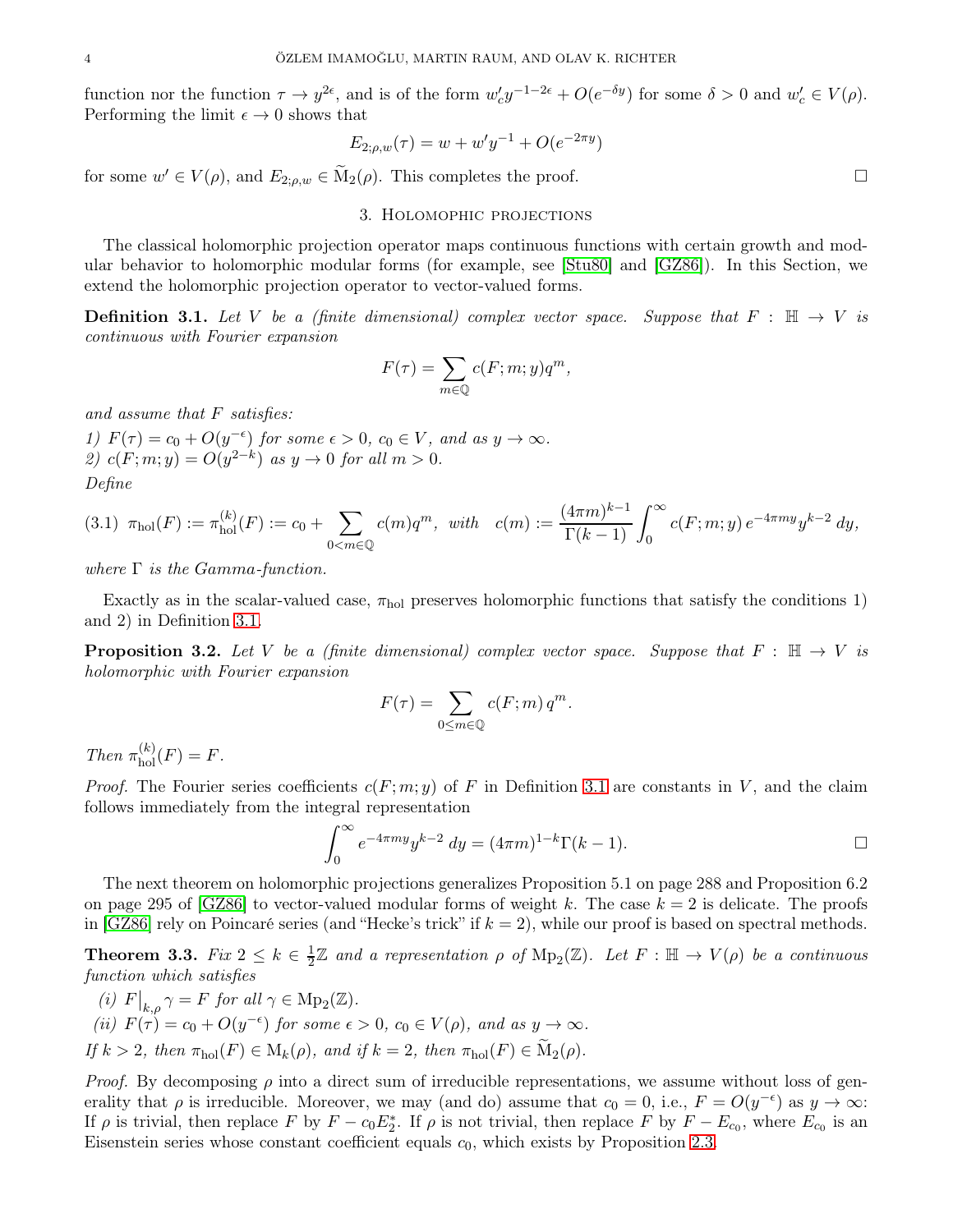Conditions (i) and (ii) yield that for every linear functional  $f: V(\rho) \to \mathbb{C}$ , the evaluation  $f(F)$  belongs to  $L^2(\Gamma \backslash \mathbb{H})$ , where  $\Gamma$  is the kernel of  $\rho$ , and hence a congruence subgroup of  $Mp_2(\mathbb{Z})$ . Let  $\langle \cdot, \cdot \rangle$  denote the Petersson scalar product, which we extend to vector valued modular forms by applying it componentwise. We have the following spectral decomposition (for example, see [\[Iwa02\]](#page-9-19)):

<span id="page-4-0"></span>(3.2) 
$$
F = \sum_{j} \langle g_j, F \rangle g_j + \sum_{j} \langle u_j, F \rangle u_j + \sum_{\mathfrak{c}} \int_{-\infty}^{\infty} \langle E_{\mathfrak{c}, k, \frac{1}{2} + ir}, F \rangle E_{\mathfrak{c}, k, \frac{1}{2} + ir} dr,
$$

where  $\{g_i\}$  is a complete orthonormal system of holomorphic modular forms,  $\{u_i\}$  is a complete orthonormal system of proper Maass cusp forms and residual contributions,  $E_{\mathfrak{c},k,\frac{1}{2}+ir}$  is the Eisenstein series for the cusp  $\mathfrak{c}$ of weight k with spectral parameter  $\frac{1}{2} + ir$ , and the last sum runs over cusps c of Γ\H. We show that holomorphic projection simply picks the holomorphic components in the spectral expansion:

<span id="page-4-2"></span>(3.3) 
$$
\pi_{hol}(F) = \sum_{j} \langle g_j, F \rangle g_j.
$$

This will prove the theorem, since modular transformations preserve each of the three sums in [\(3.2\)](#page-4-0).

The spectral expansion converges pointwise absolutely and uniformly on compact sets, and we find that

$$
\pi_{hol}(F) = \sum_j \langle g_j, F \rangle g_j + \sum_j \langle u_j, F \rangle \pi_{hol}(u_j) + \sum_{\mathfrak{c}} \int_{-\infty}^{\infty} \langle E_{\mathfrak{c},k, \frac{1}{2}+ir}, F \rangle \pi_{hol}(E_{\mathfrak{c},k, \frac{1}{2}+ir}) dr.
$$

Write  $\lambda = s(1-s) = (s - \frac{k}{2})$  $(\frac{k}{2})(1-\frac{k}{2}-s)+\frac{k}{2}(1-\frac{k}{2})$  $\frac{k}{2}$ ) for the eigenvalues under the weight k Laplace operator

<span id="page-4-3"></span>(3.4) 
$$
\Delta_k := -\xi_{2-k} \circ \xi_k = -4y^2 \frac{\partial}{\partial \tau} \frac{\partial}{\partial \overline{\tau}} + 2kiy \frac{\partial}{\partial \overline{\tau}}
$$

(see page 29 of [\[Bru02\]](#page-9-20)), where the operator  $\xi_k := 2iy^k \frac{\partial}{\partial \overline{\tau}}$  was introduced in [\[BF04\]](#page-9-21). Since the operator  $\Delta_k$ is non-negative, we have either  $s = \frac{1}{2} + ir$   $(r \in \mathbb{R})$  or  $0 \le s \le 1$ . The latter case does not occur for the third sum in [\(3.2\)](#page-4-0), and for the second, it actually is  $0 < s < 1$ : If  $s \in \{0,1\}$ , then  $\lambda = 0$ , and Maass cusp forms of weight  $k \geq 2$  and eigenvalue 0 are holomorphic, since they are in the kernel of  $\xi_k$ , whose image consists of holomorphic cusp form of weight  $2 - k$ . Fix a Maass form u of weight k and eigenvalue  $s(1 - s)$ . Then

$$
u(\tau) = \sum_{m \in \mathbb{Q}} c(u; m; y) q^m, \qquad c(u; m; y) = c(u; m) y^{-\frac{k}{2}} e^{2\pi my} W_{\frac{k}{2}, s - \frac{1}{2}}(4\pi my) \quad \text{for } m > 0,
$$

where  $c(u; m)$  is a constant and  $W_{\nu,\mu}$  stands for the usual Whittaker-W function. We apply Definition [3.1](#page-3-1) to find that

<span id="page-4-1"></span>(3.5) 
$$
c(\pi_{hol}(u);m) = \frac{(4\pi m)^{k-1}}{\Gamma(k-1)} \int_0^\infty y^{\frac{k}{2}-2} W_{\frac{k}{2},s-\frac{1}{2}}(4\pi my)e^{-2\pi my} dy \qquad (m>0).
$$

If  $k \geq 2$  and  $s \notin \{0, 1\}$ , then  $\Re(\epsilon) - 1 + \frac{k}{2} > 0$  and  $\frac{k}{2} - \Re(\epsilon) > 0$ , and  $(3.5)$  vanishes due to  $(7.621.11)$ of [\[GR07\]](#page-9-22):

$$
\int_0^\infty e^{-\frac{1}{2}x} x^{\nu-1} W_{\kappa,\mu}(x) dx = \frac{\Gamma(\nu + \frac{1}{2} - \mu)\Gamma(\nu + \frac{1}{2} + \mu)}{\Gamma(\nu - \kappa + 1)} \qquad [\Re(\nu + \frac{1}{2} \pm \mu) > 0].
$$
  
Hence  $\pi_{\text{hol}}(u_j) = \pi_{\text{hol}}(E_{\mathfrak{c},k,\frac{1}{2} + ir}) = 0$ , which implies (3.3).

Next we recall the definition of (harmonic) weak Maass forms from [\[BF04\]](#page-9-21), which involves the weight  $k$ Laplace operator given in [\(3.4\)](#page-4-3).

Definition 3.4. Let  $k \in \frac{1}{2}$  $\frac{1}{2}\mathbb{Z}$  and let  $\rho$  be a unitary, finite dimensional representation of  $\mathrm{Mp}_2(\mathbb{Z})$ . A smooth function  $F: \mathbb{H} \to V(\rho)$  is called a harmonic weak Maass form of weight k and type  $\rho$  if

(1)  $F|_{k,\rho} \gamma = F$  for all  $\gamma \in \text{Mp}_2(\mathbb{Z})$ .

$$
(2) \ \Delta_k F = 0.
$$

(3)  $F(\tau) = O(e^{ay})$  as  $y \to \infty$  for some  $a > 0$ .

Let  $\mathbb{M}_k(\rho)$  denote the space of harmonic Maass forms of weight k and type  $\rho$ , and denote its subspace of weakly holomorphic modular forms by  $M_k^!(\rho) \subset M_k(\rho)$ .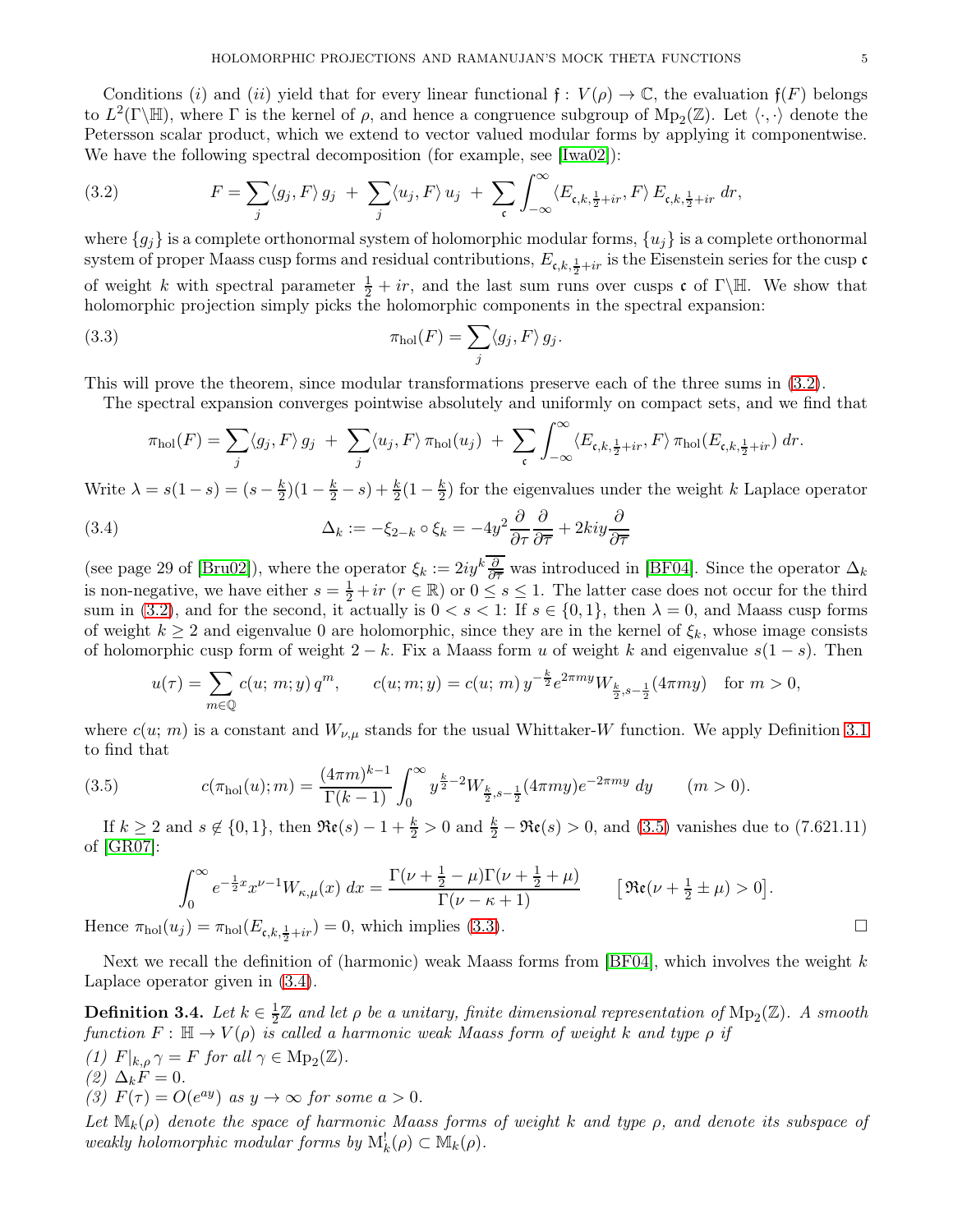Recall that Proposition 3.2 of [\[BF04\]](#page-9-21) asserts that  $\xi_k$ :  $\mathbb{M}_k(\rho) \to \mathbb{M}_{2-k}^! (\overline{\rho})$ . The space of forms  $F \in \mathbb{M}_k(\rho)$ with  $\xi_k(F) \in S_{2-k}(\overline{\rho})$  (the space of cusp forms of weight  $2-k$  and type  $\overline{\rho}$ ) is denoted by  $\mathbb{S}_k(\rho)$ . If  $F \in \mathbb{S}_k(\rho)$ , then we write  $F = F^+ + F^-$ , where

<span id="page-5-1"></span>
$$
(3.6) \quad F^+(\tau) := \sum_{-\infty \ll m} c^+(F; m) q^m, \qquad F^-(\tau) := -(4\pi)^{k-1} \sum_{m < 0} c^-(F; m) |m|^{k-1} \Gamma(1 - k, 4\pi |m| y) q^m,
$$

and  $\Gamma(s, y) := \int_{y}^{\infty} e^{-t} t^{s-1} dt$  is the incomplete Gamma-function. A straightforward computation shows that  $\xi_k(F) = \sum_{0 \le m} \overline{c^-(F; -m)} q^m$ . The non-holomorphic Eichler integral provides a partial inverse to  $\xi_k$ . More precisely, if  $\widetilde{G} \in S_{2-k}(\rho)$ , then  $\xi_k(G^*) = G$ , where

$$
G^*(\tau) := -(2i)^{k-1} \int_{-\overline{\tau}}^{i\infty} \frac{\overline{G(-\overline{w})}}{(w+\tau)^k} dw = -(4\pi)^{k-1} \sum_{m<0} \overline{c(G;|m|)} |m|^{k-1} \Gamma(1-k,4\pi|m|y) q^m.
$$

In particular, if  $F \in \mathbb{S}_k(\rho)$  and  $F^- := \xi_k(f)^*$ , then  $F^+ := F - F^-$  is holomorphic.

With an abuse of notation, we often write FG instead of  $F \otimes G$  for the tensor product of F and G. Finally, we give the Fourier series coefficients of  $\pi_{hol}(F^-G)$ , which feature the hypergeometric series  ${}_2F_1(a, b, c; z) :=$  $\sum_{n=0}^{\infty}$  $(a)_n(b)_n$  $(c)_n$ z n  $\frac{z^n}{n!}$ , where  $(p)_n := p(p+1)(p+2)\cdots(p+n-1)$  is the Pochhammer symbol.

<span id="page-5-0"></span>**Theorem 3.5.** Let  $F \in \mathbb{S}_k(\rho)$  and  $G \in M_l(\sigma)$  with  $k + l \geq 2$ ,  $k \neq 1$ . If  $n > 0$ , then

<span id="page-5-2"></span>(3.7) 
$$
c(\pi_{hol}(F^{-}G); n) = \frac{-(4\pi)^{k-1}\Gamma(l)}{\Gamma(k+l)} n^{k-1} \sum_{\substack{m+\tilde{m}=n\\m<0}} c^{-}(F; m)c(G; \tilde{m}) \left(\frac{n}{\tilde{m}}\right)^{l} {}_{2}F_{1}(1, l, k+l, \frac{n}{\tilde{m}}).
$$

*Proof.* Let  $G(\tau) = \sum_{\tilde{m}\geq 0} c(G;\tilde{m}) q^{\tilde{m}}$  and  $F^-(\tau) = -(4\pi)^{k-1} \sum_{m<0} c^-(F;m)|m|^{k-1} \Gamma(1-k, 4\pi|m|y) q^m$  as in [\(3.6\)](#page-5-1). We find that

$$
c(F^-G;n;y) = -(4\pi)^{k-1} \sum_{\substack{\tilde{m}+m=n\\m<0}} |m|^{k-1} c^-(F;m) c(G;\tilde{m}) \Gamma(1-k,4\pi|m|y) q^n
$$

converges absolutely, since  $c(F^-; m)$  and  $c(G; \tilde{m})$  are of polynomial growth, and since

$$
\Gamma(1-k, 4\pi|m|y) \asymp (4\pi|m|y)^{-k} e^{-4\pi|m|y} \quad \text{as } y \to \infty.
$$

If  $n > 0$ , then according to Definition [3.1](#page-3-1) we obtain the following expression for  $c(\pi_{hol}(F^-G); n)$ :

$$
-\frac{(4\pi n)^{k+l-1}(4\pi)^{k-1}}{\Gamma(k+l-1)}\int_0^\infty \sum_{\substack{\tilde{m}+m=n\\m<0}} |m|^{k-1}c^-(F;m)\,c(G;\tilde{m})\,\Gamma(1-k,4\pi|m|y)\,e^{-4\pi ny}y^{k+l-2}\,dy,
$$

where the integral converges, since  $k + l \geq 2$  by assumption. A standard argument justifies the interchange of integration and summation, and [\(3.7\)](#page-5-2) follows from (6.455) on page 657 of [\[GR07\]](#page-9-22) (observing that  $l > 0$ and  $k + l - 1 > 0$ , which shows that

$$
\int_0^\infty \Gamma(1-k, 4\pi |m|y) e^{-4\pi ny} y^{k+l-2} dy = \frac{(4\pi |m|)^{1-k} \Gamma(l)}{(k+l-1)(4\pi \tilde{m})^l} {}_2F_1(1, l, k+l; \frac{n}{\tilde{m}}).
$$

## 4. RAMANUJAN'S MOCK THETA FUNCTIONS  $f$  and  $\omega$

Zwegers suggested holomorphic projection of scalar-valued functions as a tool to investigate mock modular forms, and he applied this idea in his recent joint work [\[ARZ13\]](#page-9-15). In this Section, we extend Zwegers's suggestion to vector-valued forms. More specifically, we apply holomorphic projection to the (tensor) product of a harmonic weak Maass form  $F = F^+ + F^-$  and a modular form G. If the holomorphic projections converge, then

<span id="page-5-3"></span>(4.1) 
$$
\pi_{hol}(FG) = \pi_{hol}(F^-G) + \pi_{hol}(F^+G) = \pi_{hol}(F^-G) + F^+G.
$$

The left hand side of [\(4.1\)](#page-5-3) is modular or quasimodular by Theorem [3.3,](#page-3-0) and the right hand side can be described by Theorem [3.5.](#page-5-0) If the left hand side can be identified, say in terms of Eisenstein series, then [\(4.1\)](#page-5-3)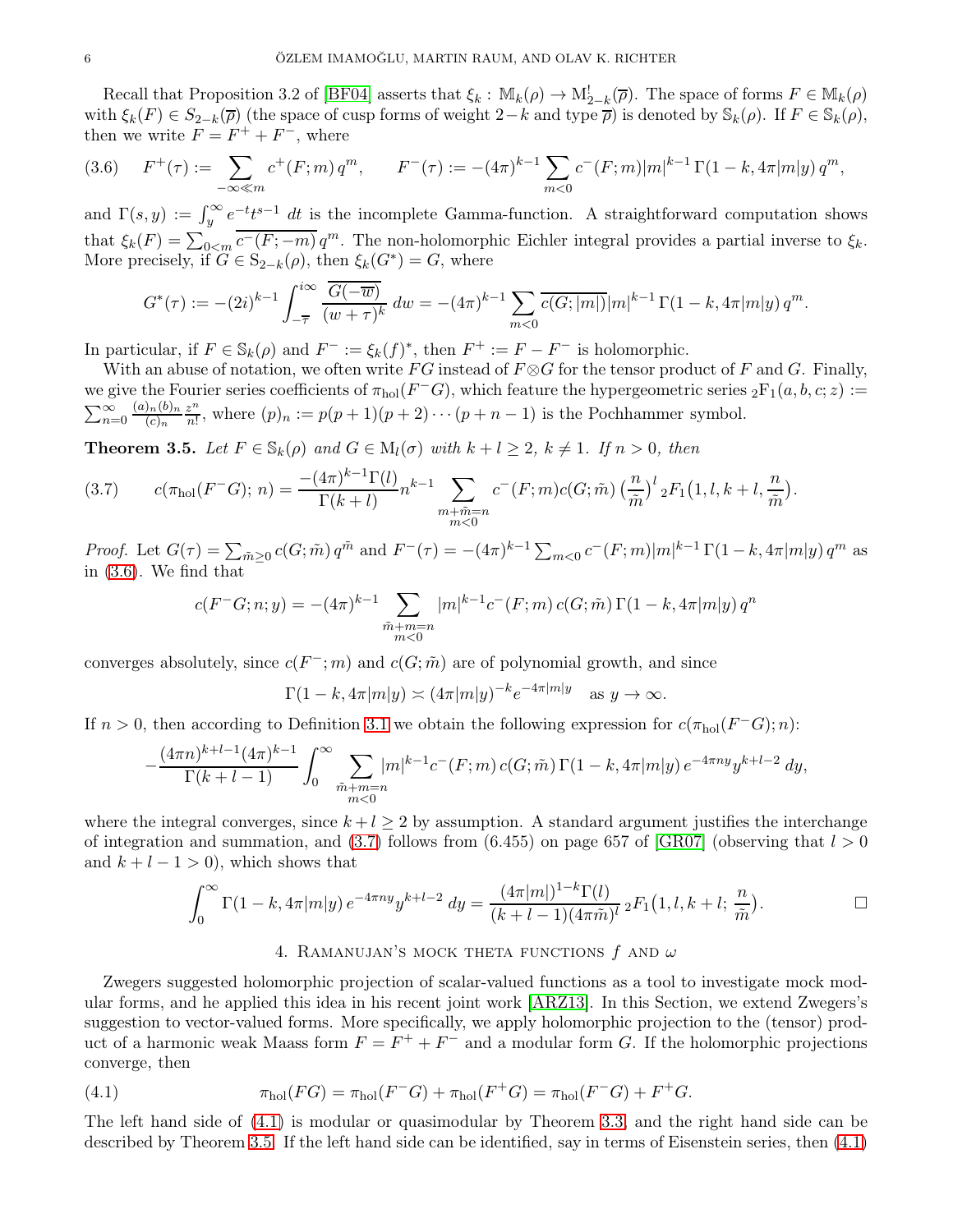yields relations for the coefficients of  $F^+$ . We apply this idea to find relations for the Fourier coefficients of the mock theta functions  $f(q)$  and

$$
\omega(q) := \sum_{n=0}^{\infty} c(\omega; n) q^n := \sum_{n=0}^{\infty} \frac{q^{2n^2 + 2n}}{(1-q)^2 (1-q^3)^2 \cdots (1-q^{2n+1})^2},
$$

which will prove Theorems [1.1](#page-0-0) and [4.6.](#page-8-0)

First we recall Zwegers's [\[Zwe01\]](#page-9-9) completion of f and  $\omega$ . As before,  $q := e^{2\pi i \tau}$ . Set

$$
F^+(\tau) := {}^{\rm t}\left(q^{\frac{-1}{24}}f(q),\, 2q^{\frac{1}{3}}\omega(q^{\frac{1}{2}}),\, 2q^{\frac{1}{3}}\omega(-q^{\frac{1}{2}})\right),\,
$$

and  $F^-(\tau) := -2\sqrt{6}G^*(\tau)$  with

<span id="page-6-1"></span>
$$
(4.2) \qquad G(\tau) := \sqrt[t]{-\sum_{n\in\mathbb{Z}} (n+\frac{1}{6})e^{3\pi i(n+\frac{1}{6})^2 \tau}}, \sum_{n\in\mathbb{Z}} (-1)^n (n+\frac{1}{3})e^{3\pi i(n+\frac{1}{3})^2 \tau}, -\sum_{n\in\mathbb{Z}} (n+\frac{1}{3})e^{3\pi i(n+\frac{1}{3})^2 \tau} \Big).
$$

Theorem 3.6 of [\[Zwe01\]](#page-9-9) implies that

<span id="page-6-0"></span>(4.3) 
$$
F := F^+ + F^- \in \mathbb{S}_{\frac{1}{2}}(\rho_3),
$$

where  $\rho_3$  is determined by

$$
\rho_3(T):=\begin{pmatrix} \zeta_{24}^{-1} & 0 & 0 \\ 0 & 0 & \zeta_3 \\ 0 & \zeta_3 & 0 \end{pmatrix}, \qquad \rho_3(S):=\zeta_8^{-1}\begin{pmatrix} 0 & 1 & 0 \\ 1 & 0 & 0 \\ 0 & 0 & -1 \end{pmatrix}.
$$

Moreover, [\[Zwe01\]](#page-9-9) gives the transformations laws of G showing that  $G \in S_{\frac{3}{2}}(\overline{\rho_3})$ . We now explore [\(4.1\)](#page-5-3) with  $F$  in [\(4.3\)](#page-6-0) and  $G$  in [\(4.2\)](#page-6-1). We begin with the left hand side.

<span id="page-6-3"></span>**Proposition 4.1.** Let  $F$  and  $G$  be as in  $(4.3)$  and  $(4.2)$ . Then

$$
\pi_{hol}(FG)\in M_2(\rho_3\otimes\overline{\rho_3}).
$$

*Proof.* Note that FG satisfies the hypotheses of Theorem [3.3](#page-3-0) with  $k = 2$ , and hence  $\pi_{hol}(FG) \in M_2(\rho_3 \otimes \overline{\rho_3})$ .  $\overline{p_3}$ ).

The following two lemmas provide the necessary tools to determine  $\pi_{hol}(FG)$  more explicitly. First, we decompose the tensor product  $\rho_3 \otimes \overline{\rho_3}$  into irreducible components. Second, we determine the corresponding spaces of quasimodular forms. Finally, we express  $\pi_{hol}(FG)$  as a concrete quasimodular Eisenstein series.

<span id="page-6-2"></span>**Lemma 4.2.** The representation  $\rho_3 \otimes \overline{\rho_3}$  is isomorphic to  $\sigma_1 \oplus \sigma_2 \oplus \sigma_6$ , where  $\sigma_1$ ,  $\sigma_2$ , and  $\sigma_6$  are irreducible subrepresentations whose representation spaces are spanned by the columns of the matrices

$$
\begin{pmatrix}\n1 \\
0 \\
0 \\
0 \\
0 \\
1 \\
0 \\
0 \\
0 \\
0 \\
0 \\
1\n\end{pmatrix}, \quad\n\begin{pmatrix}\n0 & 1 \\
0 & 0 \\
0 & 0 \\
0 & 0 \\
1 & -\frac{1}{2} \\
0 & 0 \\
0 & 0 \\
-1 & -\frac{1}{2}\n\end{pmatrix}, \quad\n\begin{pmatrix}\n0 & 0 & 0 & 0 & 0 & 0 \\
1 & 1 & 0 & 0 & 0 & 0 \\
-1 & 1 & 0 & 0 & 0 & 0 \\
0 & 0 & 1 & 1 & 0 & 0 \\
0 & 0 & 0 & 0 & 0 & 0 \\
0 & 0 & 0 & 0 & 1 & 1 \\
0 & 0 & 0 & 0 & 0 & -1 & 1 \\
0 & 0 & 0 & 0 & 0 & 0 & 0\n\end{pmatrix}, respectively.
$$

Proof. The claim follows easily after forming the Kronecker products of the representation matrices for T and  $S$ .

Let  $E_2$  as in  $(2.1)$ ,

$$
2E_2^{[2]}(\tau) := \frac{1}{12} \left( 2E_2(2\tau) - E_2(\tau) \right) = \frac{1}{12} \left( 1 + 24 \sum_{0 < n} \sigma(n) (q^n - 2q^{2n}) \right), \text{ and}
$$
\n
$$
E_{\sigma_2}(\tau) := {}^{\rm t} \left( 6 \left( E_2^{[2]}(\tau) - E_2^{[2]}(\tau) \right), \ 12E_2^{[2]}(\tau) \right).
$$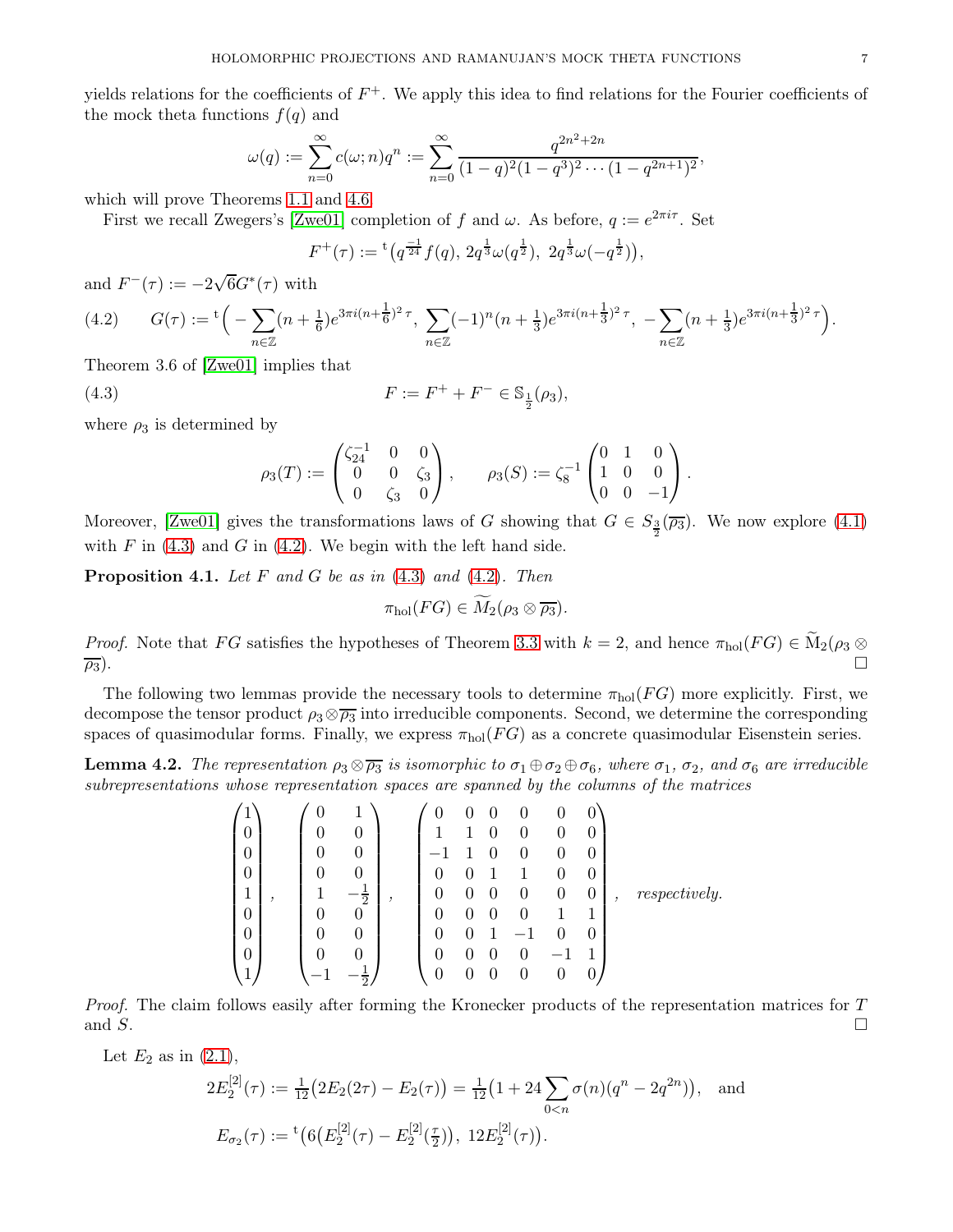<span id="page-7-0"></span>**Lemma 4.3.** We have  $M_2(\sigma_1) = \langle E_2 \rangle$  and  $M_2(\sigma_2) = \langle E_{\sigma_2} \rangle$ . The space  $M_2(\sigma_6)$  has dimension 1 and is spanned by an Eisenstein series.

*Proof.* Note that  $\sigma_1$  is the trivial representation, and  $M_2(\sigma_1) = \{0\}$  and  $\widetilde{M}_2(\sigma_1) = \langle E_2 \rangle$  by Proposition [2.2.](#page-2-3)

We next find the dimensions of  $M_2(\sigma_2)$  and  $M_2(\sigma_6)$ . Observe that  $\sigma_2$  and  $\sigma_6$  are unitary as subrepresentations of the unitary representation  $\rho_3 \otimes \overline{\rho_3}$  (however, the bases given in Lemma [4.2](#page-6-2) do not form an orthonormal basis). The dimension formula on page 228 of [\[Bor99\]](#page-9-23) may be extended to the weight 2 case to apply to  $\sigma_2$  and  $\sigma_6$  (see Theorem 6 of [\[Sko08\]](#page-9-24)). For a matrix M which is diagonalizable over a cyclotomic field, set  $\alpha(M) := \sum_i b_i$ , where  $e^{2\pi i b_i}$   $(0 \leq b_i < 1)$  are the eigenvalues of M. If  $\rho$  is an unitary, finite dimensional representation of  $Mp_2(\mathbb{Z})$  with  $\rho(S)^2$  the identity, the dimension formula on page 228 of [\[Bor99\]](#page-9-23) for weight 2 states that

$$
\dim M_2(\rho) = d + \frac{2d}{12} - \alpha(-\rho(S)) - \alpha(\zeta_3^{-1}\rho(ST)^{-1}) - \alpha(\rho(T)).
$$

We have

$$
\alpha(\sigma_2(T)) = \frac{1}{2}, \qquad \alpha(-\sigma_2(S)) = \frac{1}{2}, \qquad \alpha(\zeta_3^{-1}\sigma_2(ST)^{-1}) = \frac{1}{3}, \text{ and}
$$
  
\n $\alpha(\sigma_6(T)) = \frac{5}{2}, \qquad \alpha(-\sigma_6(S)) = \frac{3}{2}, \qquad \alpha(\zeta_3^{-1}\sigma_6(ST)^{-1}) = 2,$ 

which shows that

 $\dim M_2(\sigma_2) = 1$  and  $\dim M_2(\sigma_6) = 1$ .

Now,  $\sigma_2(S) = \begin{pmatrix} \frac{1}{2} & \frac{3}{4} \\ 1 & -\frac{1}{2} \end{pmatrix}$  $\overline{ }$ with respect to the basis given in Lemma [4.2,](#page-6-2) and  $E_2^{[2]}$  $\frac{1}{2}^{2}(\frac{-1}{\tau})=-\frac{1}{2}$  $\frac{1}{2} \tau^2 E_2^{[2]}$  $\binom{[2]}{2}$   $\left(\frac{\tau}{2}\right)$  $\frac{\tau}{2}),$ which yields that  $E_{\sigma_2}|_{2,\sigma}S = E_{\sigma_2}$  and  $E_{\sigma_2} \in M_2(\sigma_2)$ . Hence  $M_2(\sigma_2) = \langle E_{\sigma_2} \rangle$ . Finally, it is easy to see that  $\sigma_6$   $\begin{pmatrix} -1 & 0 \\ 0 & -1 \end{pmatrix}$  is the identity and Proposition [2.3](#page-2-1) implies that  $M_2(\sigma_6)$  is spanned by an Eisenstein series.  $\Box$ 

Lemma [4.2](#page-6-2) and Lemma [4.3](#page-7-0) allow us to write  $\pi_{hol}(FG)$  as a specific quasimodular form.

<span id="page-7-1"></span>Corollary 4.4. We have

(4.4) 
$$
\pi_{hol}(FG) = -\frac{1}{6}E,
$$

where

$$
E(\tau) := \mathfrak{e}_1(\tfrac{1}{3}E_2(\tau) + 8E_2^{[2]}(\tau)) + \mathfrak{e}_5(\tfrac{1}{3}E_2(\tau) - 4E_2^{[2]}(\tfrac{\tau}{2})) + \mathfrak{e}_9(\tfrac{1}{3}E_2(\tau) - 8E_2^{[2]}(\tau) + 4E_2^{[2]}(\tfrac{\tau}{2})),
$$

and where  $\mathfrak{e}_1,\ldots,\mathfrak{e}_9$  stands for the standard basis of  $\mathbb{R}^9$ .

*Proof.* We apply Lemma [4.2](#page-6-2) and Lemma [4.3](#page-7-0) to find that E is the unique quasimodular form in  $\widetilde{M}_2(\rho_3 \otimes \overline{\rho_3})$ with constant Fourier series coefficient  $\mathfrak{e}_1$ . Furthermore, the constant Fourier series coefficient of  $\pi_{hol}(F^-G)$ vanishes ( $F^-G$  decays rapidly towards infinity) and the constant Fourier series coefficient of  $F^+G$  equals  $-\frac{1}{6}$  $\frac{1}{6}$ **e**<sub>1</sub>. Thus, the constant Fourier series coefficients of  $\pi_{hol}(FG)$  and  $-\frac{1}{6}E$  coincide, and the claim follows from Proposition [4.1](#page-6-3) and the uniqueness of  $E$ .

Corollary [4.4](#page-7-1) permits us to restate [\(4.1\)](#page-5-3) as follows:

<span id="page-7-2"></span>(4.5) 
$$
-F^{+}G = \pi_{hol}(F^{-}G) + \frac{1}{6}E,
$$

where  $\pi_{hol}(F^-G)$  is determined by Theorem [3.5.](#page-5-0) Comparing the Fourier series expansions of both sides of [\(4.5\)](#page-7-2) yields explicit relations for the components of  $F^+$ , i.e., for the mock theta functions f and  $\omega$ . We now demonstrate this to prove Theorem [1.1.](#page-0-0)

*Proof of Theorem [1.1.](#page-0-0)* Write  $G = {}^t(G_0, G_1, G_2)$  and  $G^* = {}^t(G_0^*, G_1^*, G_2^*)$ . Consider the first component of [\(4.5\)](#page-7-2):

$$
-q^{-\frac{1}{24}}f(q)G_0(q) = -2\sqrt{6}\pi_{hol}(G_0^*G_0) + \frac{1}{18}E_2(\tau) + \frac{4}{3}E_2^{[2]}(\tau),
$$

and Theorem [1.1](#page-0-0) follows immediately after inserting the Fourier series expansions of f,  $G_0$ ,  $E_2$ ,  $E_2^{[2]}$  $2^{[2]}$ , and  $\pi_{hol}(G_0^*G_0)$ , which is given by the following Lemma.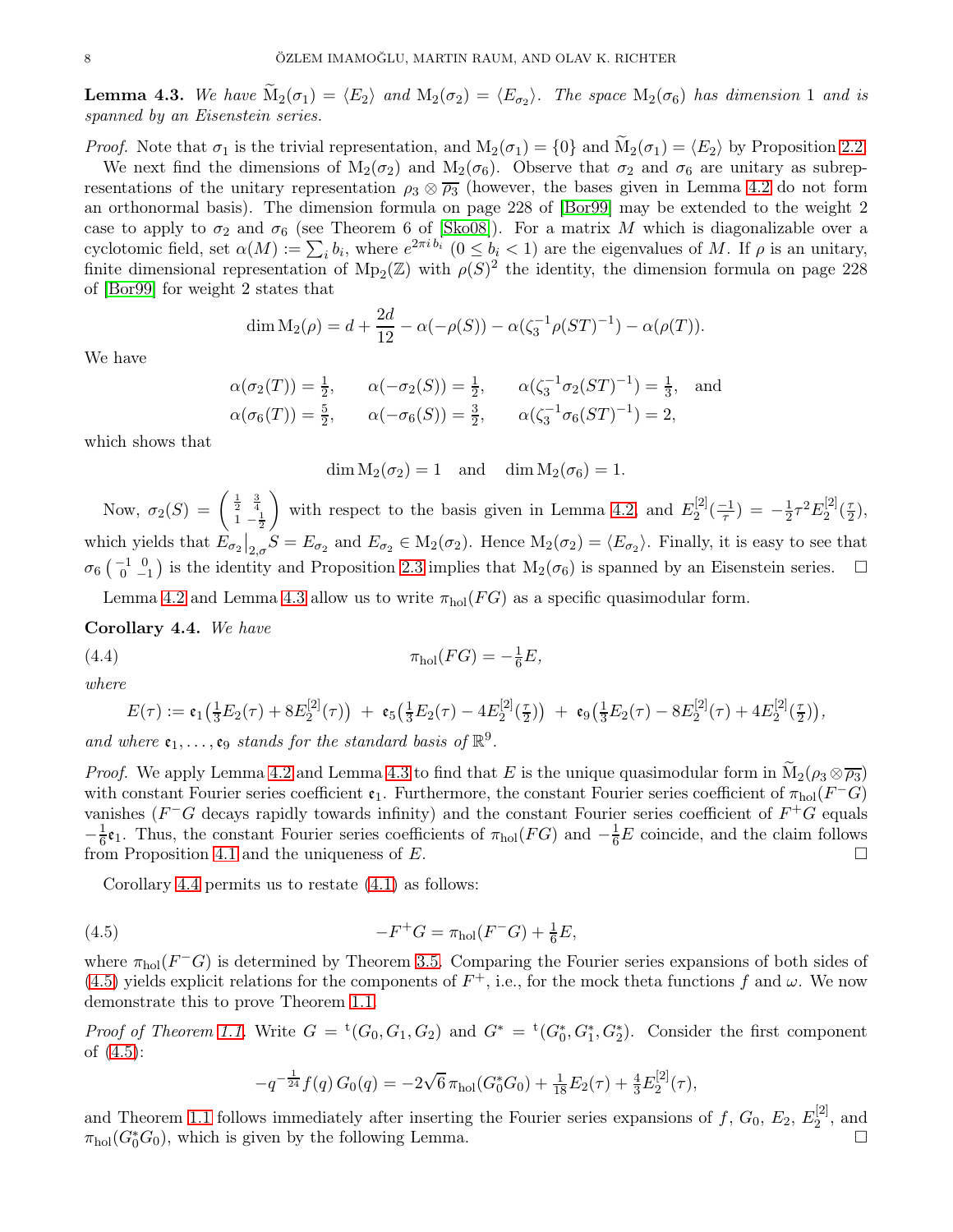<span id="page-8-1"></span>**Lemma 4.5.** Let  $a, b \in \mathbb{Z}$ , and set  $N := \frac{1}{6}(-3a + b - 1)$  and  $\tilde{N} := \frac{1}{6}(3a + b - 1)$ . We have

$$
c(\pi_{hol}(G_0^*G_0); n) = \frac{1}{\sqrt{6}} \sum_{\substack{a,b \in \mathbb{Z} \\ 2n = ab}} \text{sgn}\big((N + \frac{1}{6})(\tilde{N} + \frac{1}{6})\big) \left(|N + \frac{1}{6}| - |\tilde{N} + \frac{1}{6}|\right),
$$

where the sum runs over a, b for which  $N, \tilde{N} \in \mathbb{Z}$ .

*Proof.* We apply Theorem [3.5](#page-5-0) with  $k=\frac{1}{2}$  $\frac{1}{2}$  and  $l = \frac{3}{2}$  $\frac{3}{2}$  to find that

$$
c(\pi_{hol}(G_0^*G_0); n) = \frac{-1}{4\sqrt{n}} \sum_{\substack{m+\tilde{m}=n\\m<0}} c(G_0; |m|) c(G_0; \tilde{m}) \left(\frac{n}{\tilde{m}}\right)^{\frac{3}{2}} {}_{2}F_1\left(1, \frac{3}{2}, 2; \frac{n}{\tilde{m}}\right)
$$
  

$$
= \frac{-1}{2} \sum_{\substack{m+\tilde{m}=n\\m<0}} c(G_0; |m|) c(G_0; \tilde{m}) \frac{\sqrt{\tilde{m}} - \sqrt{|m|}}{\sqrt{\tilde{m}|m|}},
$$

where the second equality follows from the hypergeometric series identity (15.4.18) of [\[DLMF\]](#page-9-25). The theta series  $G_0$  is supported on  $-m=\frac{3}{2}$  $\frac{3}{2}(N+\frac{1}{6})$  $(\frac{1}{6})^2$  and  $\tilde{m} = \frac{3}{2}$  $\frac{3}{2}(\tilde{N}+\frac{1}{6}$  $(\frac{1}{6})^2$  with  $N, \tilde{N} \in \mathbb{Z}$ . Thus,

$$
c(\pi_{hol}(G_0^*G_0); n) = \frac{-1}{\sqrt{6}} \sum_{\substack{N, \tilde{N} \in \mathbb{Z} \\ 2n = (\tilde{N} - N)(3(\tilde{N} + N) + 1)}} (N + \frac{1}{6})(\tilde{N} + \frac{1}{6}) \frac{|\tilde{N} + \frac{1}{6}| - |N + \frac{1}{6}|}{|\tilde{N} + \frac{1}{6}||N + \frac{1}{6}|},
$$

and we obtain the desired result after setting  $a := \tilde{N} - N$  and  $b := 3(\tilde{N} + N) + 1$ .

Considering different components of [\(4.5\)](#page-7-2) yields the relations in the following Theorem, where  $\sigma(n)$  $c(f; n) = 0$ , if  $n \notin \mathbb{Z}$ , and  $c_h(\omega; n) := c(\omega; n)$ , if  $n \equiv h \pmod{2}$ , and 0, otherwise, and as before  $sgn^{+}(n) := sgn(n)$  for  $n \neq 0$  and  $sgn^{+}(0) := 1$ .

<span id="page-8-0"></span>Theorem 4.6. Fix  $n \in \frac{1}{2}$  $\frac{1}{2}\mathbb{Z}$ , and for  $a, b \in \mathbb{Z}$  with  $8n+1 = ab$  set  $N := \frac{1}{12}(3a-b-2)$  and  $\tilde{N} := \frac{1}{12}(3a+b-4)$ . Then

<span id="page-8-2"></span>(4.6) 
$$
\sum_{\substack{m\in\mathbb{Z}\\3m^2+2m\leq 2n}} (m+\frac{1}{3}) c(f; n-\frac{3}{2}m^2-m) = -2 \sum_{\substack{a,b\in\mathbb{Z}\\8n+1=ab}} \text{sgn}^+(N) \text{sgn}^+(\tilde{N}) \left(|N+\frac{1}{6}| - |\tilde{N}+\frac{1}{3}|\right),
$$

where the sum on the right hand side runs over a, b for which  $N, \tilde{N} \in \mathbb{Z}$ .

 $Fix h \in \{0,1\}$  and  $n \in \mathbb{Z}+\frac{h}{2}$  $\frac{h}{2}$ . For a, b ∈ Z with  $8n+3 = ab$  set  $N := \frac{1}{12}(3a-b-4)$  and  $\tilde{N} := \frac{1}{12}(3a+b-2)$ . Then

<span id="page-8-3"></span>
$$
(4.7) \sum_{\substack{m\in\mathbb{Z} \\ 3m^2+m\leq 2n}} (m+\frac{1}{6})c_h(\omega; 2n-3m^2-m) = (-1)^{1+h} \sum_{\substack{a,b\in\mathbb{Z} \\ 8n+3=ab}} \operatorname{sgn}^+(N) \operatorname{sgn}^+(\tilde{N}) \left(|N+\frac{1}{3}| - |\tilde{N}+\frac{1}{6}|\right),
$$

where the sum on the right hand side runs over a, b for which  $N, \tilde{N} \in \mathbb{Z}$ .

Fix  $h \in \{0,1\}$  and  $n \in \frac{1}{2}$  $\frac{1}{2}\mathbb{Z}$ . For  $a, b \in \mathbb{Z}$  with  $2n = ab$  set  $N := \frac{1}{6}(a - 3b - 2)$  and  $\tilde{N} := \frac{1}{6}(a + 3b - 2)$ . Define

$$
R_n := \begin{cases} \frac{2}{3}(\sigma(\frac{n}{2}) - \sigma(n)), & \text{if } n \in \mathbb{Z};\\ \frac{1}{3}(\sigma(2n) - 2\sigma(n)), & \text{if } n \in \mathbb{Z} + \frac{1}{2}. \end{cases}
$$

Then

<span id="page-8-4"></span>(4.8) 
$$
\sum_{\substack{m \in \mathbb{Z} \\ 3m^2 + 2m + 1 \le 2n}} (m + \frac{1}{3}) c_h(\omega; 2n - 3m^2 - 2m - 1)
$$

$$
= (-1)^h R_n + (-1)^{1+h} \sum_{a,b \in \mathbb{Z}} sgn^+(N) sgn^+(\tilde{N}) \left( |N + \frac{1}{3}| - |\tilde{N} + \frac{1}{3}| \right),
$$

 $_{2n=ab}$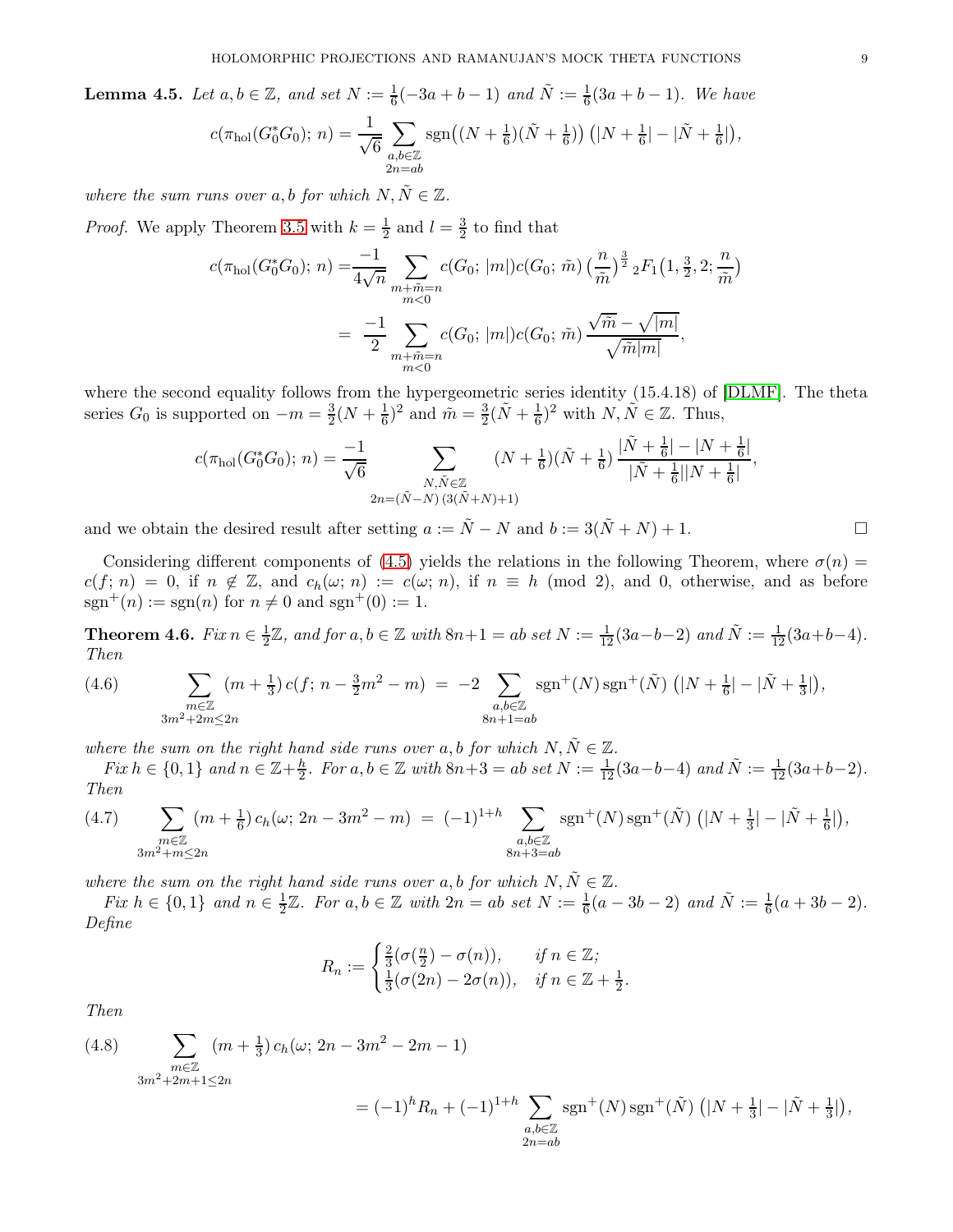where the sum on the right hand side runs over a, b for which  $\tilde{N} \in \mathbb{Z}$ , and  $N \in 2\mathbb{Z} + 1$  if  $h = 0$  and  $N \in 2\mathbb{Z}$ if  $h=1$ .

*Proof.* The proof is completely analogous to the proof of Theorem [1.1.](#page-0-0) Write  $F^+ = {}^{\rm t}(F_0^+, F_1^+, F_2^+)$  and again  $G = {}^{\rm t}(G_0, G_1, G_2)$ . It is easy to extend Lemma [4.5](#page-8-1) in each of the cases below.

- (a) Relation [\(4.6\)](#page-8-2) follows from considering the second and third component of [\(4.5\)](#page-7-2), and more precisely from considering:  $F_0^+(G_1 - G_2)$  (for  $n \in \mathbb{Z}$ ) and  $F_0^+(-G_1 - G_2)$  (for  $n \in \mathbb{Z} + \frac{1}{2}$  $(\frac{1}{2})$ .
- (b) Relation [\(4.7\)](#page-8-3) follows from considering the fourth and seventh component of [\(4.5\)](#page-7-2), and more precisely from considering:  $(F_1^+ + F_2^+)G_0$  (for  $h = 0$ ) and  $(F_1^+ - F_2^+)G_0$  (for  $h = 1$ ).
- (c) Relation [\(4.8\)](#page-8-4) follows from considering the fifth, sixth, eighth, and ninth component of [\(4.5\)](#page-7-2), and more precisely from considering:  $(F_1^+ + F_2^+)(G_1 - G_2)$  (for  $h = 0, n \in \mathbb{Z} + \frac{1}{2}$  $(\frac{1}{2}), (F_1^+ - F_2^+)(G_1 - G_2)$  (for  $h = 1, n \in \mathbb{Z}$ ),  $(F_1^+ + F_2^+) (-G_1 - G_2)$  (for  $h = 0, n \in \mathbb{Z}$ ), and  $(F_1^+ - F_2^+) (-G_1 - G_2)$  (for  $h = 1$ ,  $n \in \mathbb{Z}+\frac{1}{2}$ 2 ).

#### **REFERENCES**

- <span id="page-9-15"></span>[ARZ13] G. Andrews, R. Rhoades, and S. Zwegers, *Modularity of the concave composition generating function*, Algebra Number Theory 7 (2013), no. 9, 2103–2139.
- <span id="page-9-21"></span>[BF04] J. Bruinier and J. Funke, On two geometric theta lifts, Duke Math. J. 125 (2004), no. 1, 45–90.
- <span id="page-9-10"></span>[BO06] K. Bringmann and K. Ono, The  $f(q)$  mock theta function conjecture and partition ranks, Invent. Math. **165** (2006), no. 2, 243–266.
- <span id="page-9-23"></span>[Bor99] R. Borcherds, The Gross-Kohnen-Zagier theorem in higher dimensions, Duke Math. J. 97 (1999), no. 2, 219–233.
- <span id="page-9-20"></span>[Bru02] J. Bruinier, Borcherds products on O(2, l) and Chern classes of Heegner divisors, Lecture Notes in Math., vol. 1780, Springer, 2002.
- <span id="page-9-13"></span>[BYZ04] B. Berndt, A. Yee, and A. Zaharescu, New theorems on the parity of partition functions, J. Reine Angew. Math. 566 (2004), 91–109.
- <span id="page-9-4"></span>[CDH12] M. Cheng, J. Duncan, and J. Harvey, Umbral moonshine, Preprint, 2012.
- <span id="page-9-25"></span>[DLMF] NIST Digital Library of Mathematical Functions, http://dlmf.nist.gov/, Release 1.0.6 of 2013-05-06.
- <span id="page-9-5"></span>[DMZ12] A. Dabholkar, S. Murthy, and D. Zagier, Quantum black holes and mock modular forms, Preprint, 2012.
- <span id="page-9-3"></span>[EOT11] T. Eguchi, H. Ooguri, and Y. Tachikawa, Notes on the K3 surface and the Mathieu group M24, Exp. Math. 20 (2011), no. 1, 91–96.
- <span id="page-9-2"></span>[GMO13] M. Griffin, A. Malmendier, and K. Ono, SU(2) Donaldson invariants for the projective plane, To appear in Forum Mathematicum, 2013.
- <span id="page-9-22"></span>[GR07] I.S. Gradshteyn and I.M. Ryzhik, Table of integrals, series, and products, seventh ed., Elsevier/Academic Press, Amsterdam, 2007.
- <span id="page-9-16"></span>[GZ86] B. Gross and D. Zagier, Heegner points and derivatives of L-series, Invent. Math. 84 (1986), no. 2, 225–320.
- <span id="page-9-11"></span>[Hur85] A. Hurwitz, Ueber Relationen zwischen Classenanzahlen binärer quadratischer Formen von negativer Determinante, Math. Ann. 25 (1885), no. 2, 157–196.
- <span id="page-9-12"></span>[HZ76] F. Hirzebruch and D. Zagier, Intersection numbers of curves on Hilbert modular surfaces and modular forms of Nebentypus, Invent. Math. 36 (1976), 57–113.
- <span id="page-9-19"></span>[Iwa02] H. Iwaniec, Spectral methods of automorphic forms, Graduate Studies in Mathematics, vol. 53, AMS, 2002.
- <span id="page-9-17"></span>[KZ95] M. Kaneko and D. Zagier, A generalized Jacobi theta function and quasimodular forms, in: the moduli space of curves (texel island, 1994), Progr. Math. 129, pp. 165–172, Birkhäuser, 1995.
- <span id="page-9-1"></span>[MO12a] A. Malmendier and K. Ono, Moonshine for  $M_{24}$  and Donaldson invariants of  $\mathbb{CP}^2$ , Commun. Number Theory Phys. 6 (2012), no. 4, 759–770.
- <span id="page-9-0"></span>[MO12b]  $\ldots$ , SO(3)-Donaldson invariants of  $\mathbb{CP}^2$  and mock theta functions, Geom. Topol. 16 (2012), no. 3, 1767-1833.
- <span id="page-9-14"></span>[NRS98] J. Nicolas, I. Ruzsa, and A. Sárközy, On the parity of additive representation functions, J. Number Theory 73 (1998), no. 2, 292–317.
- <span id="page-9-7"></span>[Ono09] K. Ono, Unearthing the visions of a master: harmonic Maass forms and number theory, Current developments in mathematics, 2008, Int. Press, Somerville, MA, 2009, pp. 347–454.
- <span id="page-9-24"></span>[Sko08] N-P. Skoruppa, Jacobi forms of critical weight and Weil representations, Modular forms on Schiermonnikoog, Cambridge Univ. Press, Cambridge, 2008, pp. 239–266.
- <span id="page-9-18"></span>[Stu80] J. Sturm, Projections of  $C^{\infty}$  automorphic forms, Bull. Amer. Math. Soc. (N.S.) 2 (1980), no. 3, 435-439.
- <span id="page-9-6"></span>[Zag09] D. Zagier, Ramanujan's mock theta functions and their applications [d'après Zwegers and Bringmann-Ono], Astérisque (2009), no. 326, Exp. No. 986, vii–viii, 143–164 (2010), Séminaire Bourbaki. Vol. 2007/2008.
- <span id="page-9-9"></span>[Zwe01] S. Zwegers, Mock  $\vartheta$ -functions and real analytic modular forms, q-series with applications to combinatorics, number theory, and physics (Urbana, IL, 2000), Contemp. Math., vol. 291, Amer. Math. Soc., Providence, RI, 2001, pp. 269–277.
- <span id="page-9-8"></span>[Zwe02] , Mock theta functions, Ph.D. thesis, Universiteit Utrecht, The Netherlands, 2002.